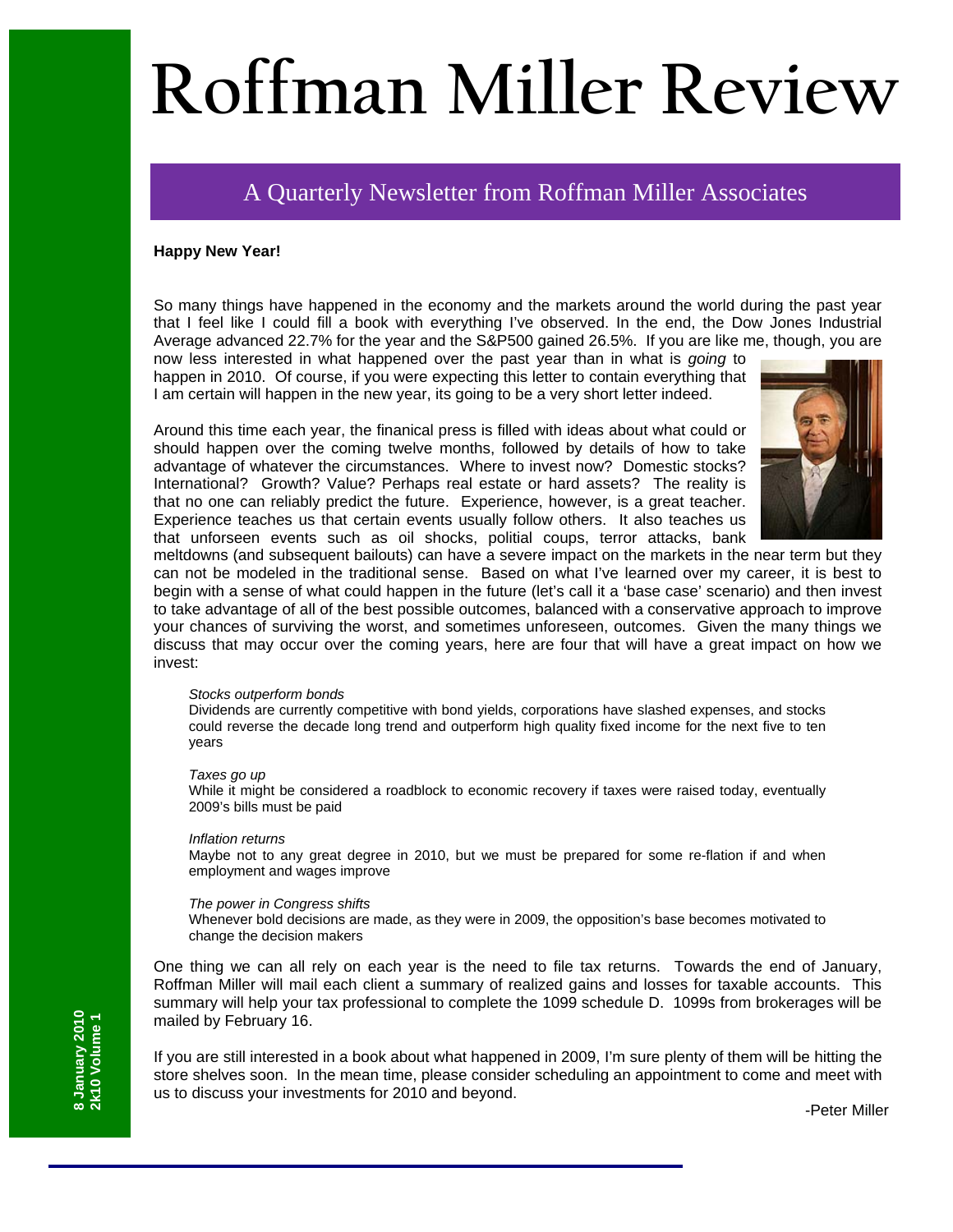### **Goals**  By Mark Frombach



What a difference a year makes. Just twelve short months ago, it was widely reported that the U.S. was plunging head-first into the second coming of the Great Depression. Lacking confidence and feeling illiquid, investors sold nearly every asset class down to multi-year lows. Today, as the calendar reflects the beginning of a new year and a new decade, many investors are taking the recent market rally as an opportunity to look backwards and check the performance of their mutual fund or money manager against the common stock indexes. By necessity, I am a student of individual investor behavior and this is a classic move by investors who will focus more on 'how they did' than on a) whether or not their goals were met and b) what they learned that may help them in the future.

Investment goals come in many forms. Take for example one investor, we'll call him Investor A, who began 2008 with the simple goal of beating the market. I will save space here on the debate over what constitutes 'the market' and just assume our investor is referring to the S&P500 Index.

So after beating the market by, let's say, 2% in 2008, investor A then has only 65cents left for every dollar he invested. Is he satisfied? Clearly, he met his goal of beating the market. On the other hand, a 35% loss is quite disappointing, and our investor may begin to wonder if he set a reasonable goal. Other goals such as 'saving for retirement' or 'withdrawing 5% each year without running out of money' are also very common. If you set your goal and began investing in January 2008, at some point over the past two years you probably thought you had done something wrong. On the other hand, if you started in early 2009 you may be looking back and thinking you are a genius. The lesson here is that our goals can be more complex than we think. They are loaded with constraints, they change over time, and they're subject to our own emotional highs and lows.

I was asked many times in January and February of 2009 why we were not doing a lot of trading or re-positioning in response to the then current economic crisis. Most of the time, and I am generalizing here, my response was that our positioning for crisis is largely done ahead of time and that is what allowed us the confidence to go forward in early 2009 without a lot of sudden moves. Having goals defined and prioritized helps – for example if a certain amount of cash is required from a portfolio each year, investors need to establish that source of liquidity first and then think about the longer term goals. If the two don't work in harmony, then some sort of compromise must be struck.

Clearly, the recent crisis could have been worse. On the other hand, although we expected some sort of post-crisis rally, the speed and magnitude of the markets' return was astounding. Much to Peter's point on the previous page, investors do need to have a sense for history, and take heed of the years of experience already recorded on Wall Street in order to avoid repeating the mistakes of the past. Many of the best lessons of the past take the form of adages, some of which I have shared in previous newsletters. Last year I began to write down the many lessons I was reminded of, lest we forget them going forward. Here is a sampling:

- Diversification is not a dead concept, but neither is it a magical shield that will save you in a falling market.
- Markets do have floors; it is when they seem like they don't that a bottom is typically reached.
- Both common stocks and gold may be good long-term hedges against inflation, but one must be careful of what you pay and always remember that one has earnings power and the other is just a shiny metal.
- Quantitative economic forecasting models will always miss something because it is impossible to quantify human behavior. As a corollary, you can't model for government intervention. In other words, sometimes the entire crowd rushes for the exit just because that's what the person in front of them is doing. At other times, when the numbers all indicate that a company or industry is going to collapse, the lender of last resort can come in and save them.
- Watch the money flows. If a large percentage of investor dollars has been flowing into \_\_\_\_\_\_\_\_\_\_ (fill in the blank) over the past two years, it's probably not a good idea for you to start investing in \_\_\_\_\_\_\_\_\_. The crowd is not necessarily wrong, but is usually late.
- Look at historical metrics when evaluating companies' securities. Measure value relative to today's peers and to a securities' own history; look at absolute ratios (like price/sales) as well as those that can be more subjective (like price/earnings).
- Write down your goals and share them with someone. You'll have a better chance of achieving them.

Hopefully, throughout the crisis, we've been able to provide some valuable assistance in establishing and staying on track for your individual goals. And, hopefully, this is the last newsletter for some time where 'crisis' is a key theme – it is time to put the past behind us, learn from it, and go forward and reach our goals.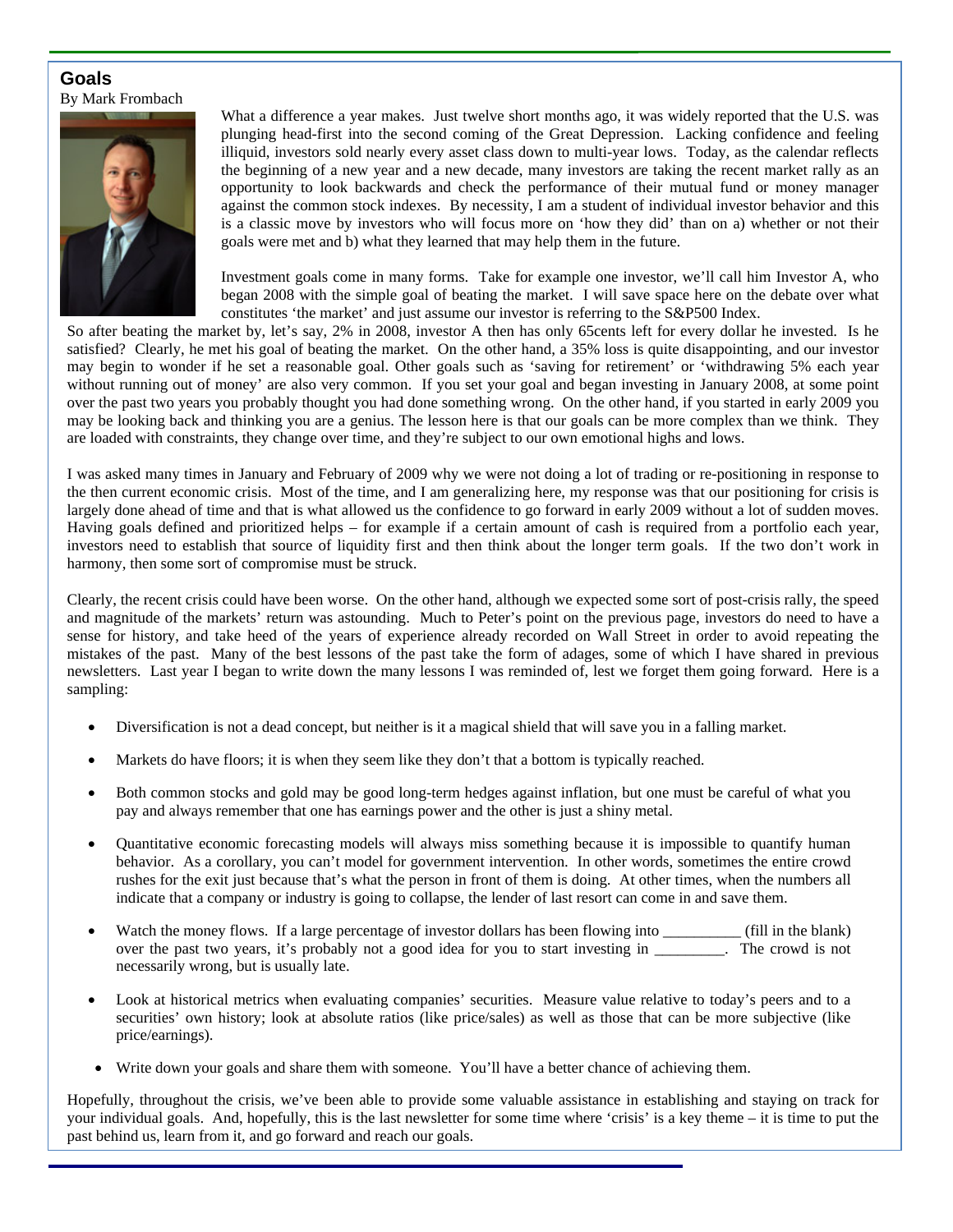## **Fixed Income Corner**

By Ryan Crooks

The theme for the fixed income markets in 2009 was the same as the stock market, which was the reversal of investors' extreme risk aversion of the previous eighteen months. Typically, investors' first timid steps toward once again taking some risk to achieve return on their capital is in the corporate bond market. Many fixed income investors made the move into corporate bonds as a necessity as money markets rates fell to near 0%, and CD's no longer offered the attractive risk-free yields that they did when banks were at their most desperate to attract deposits and repair their own balance sheets. Also, many equity investors who still bared the scars from the stock market collapse used corporate bonds as a stepping stone before once



again taking on the full brunt of equity market risk. This is partly why corporate bond spreads can be such a strong leading indicator of future economic and market performance.

Fixed income mutual funds saw record amounts of cash come into their coffers as they went to work buying bonds and driving down yield spreads which were at record levels following the banking crisis. As faith replaced hope for a continued rebound in the stock market, investors committed more money to both stock and bond markets. The cycle of risk *assumption* among the different investor classes continued through to the end of the year where corporate bond spreads remained at dramatically improved levels from 2008 (*Editor's note: that translates to, "buyers drove the prices of bonds up"*). According to the Merrill Lynch U.S. Corporate & High Yield Master Index, corporate bond spreads narrowed to 288 basis points (2.88%) over comparable treasuries from 804 basis points at their most stressed levels earlier in the year.

As far as they have come, there is still room for spreads to tighten even further as corporate issuance slows after a record amount came to market in 2009, motivated by historically low rates and government incentive programs, corporate balance sheets improve and treasury issuance continues to expand drastically. As good as this prospect may seem, it will create challenges as well. Primarily, ours will be to manage credit risk in an environment that may not adequately compensate us for it while also capturing market returns and meeting client income needs. With that in mind, we will continue to keep portfolios diversified by industry and company, make sure an adequate premium is offered for taking on credit risk, use alternative fixed income products where warranted, and balancing position sizes relative to the individual portfolio. *Ryan is an Investment Manager with Roffman Miller* 

## **FDIC Insurance Coverage Update**

By Paulette Greenwell

FDIC insurance used to be something my generation never really thought much about – you'd always see the bank tagline, 'Member FDIC', but since everyone was a member what was special about it? The housing crisis of the late '80s and the most recent bank crisis both brought back into focus the need for maintaining confidence in the banking system.

As a review the FDIC – or Federal Deposit Insurance Corporation – is a U.S. Federal Agency that protects depositors against loss in their deposit accounts if their FDIC‐insured bank fails. The FDIC does not insure money invested in stocks, bonds, mutual funds, life insurance policies, annuities, or municipal securities, even if these investments were bought from an insured bank.

FDIC Insurance coverage limits for all deposit accounts, including checking and savings accounts, money market deposits and CDs are currently \$250,000 per depositor (this includes principal and interest). This temporary increase (from \$100,000) was set to expire in 2009, but has been extended to December 31, 2013. Coverage will then revert to \$100,000 except for IRAs and certain other self‐directed retirement accounts.

Investments available at Charles Schwab & Co. that are FDIC insured are bank Certificates of Deposit and the Bank Sweep feature. You can buy CDs from multiple banks in a Schwab account. Deposits at each insured bank are insured separately, so two CDs from two different banks but held in the same Schwab account are each eligible for the \$250,000 per depositor limit.

If the cash feature in effect for the Schwab brokerage account is the Bank Sweep Feature, cash balances are automatically swept to deposits at Schwab Bank and are FDIC insured. Keep in mind that all deposits held at Schwab Bank are added together to determine your total amount of FDIC insurance coverage. (note: not everyone is currently using Schwab bank.. please call us to discuss the benefits)

FDIC insurance is based on certain ownership categories and depositors may qualify for more coverage depending on the categories. For more information or to use the FDIC's Electronic Deposit Insurance Estimator (EDIE) go to www.fdic.gov. *Paulette is an Investment Manager and Managing Director of Roffman Miller*